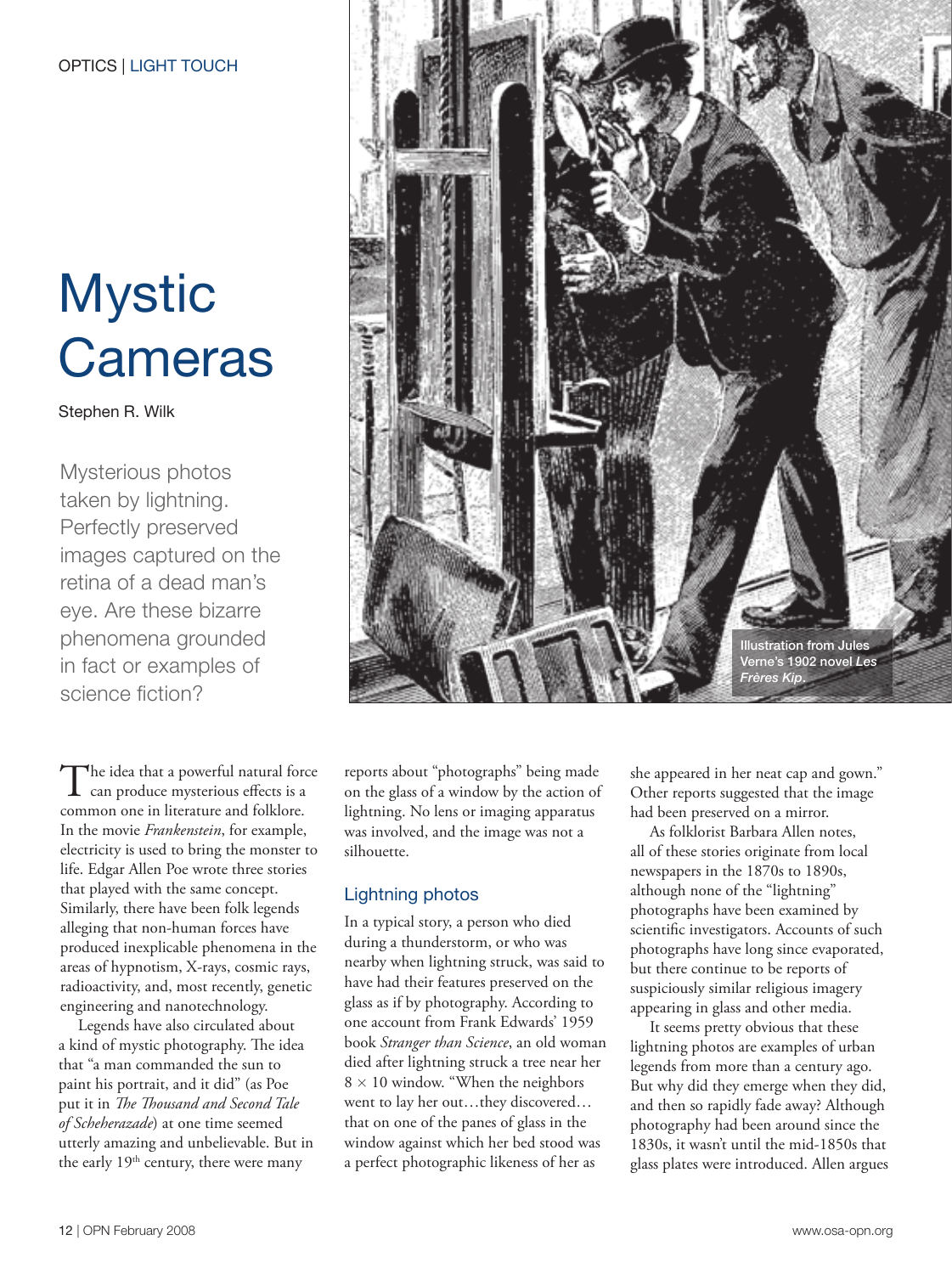In a typical story, a person who died during a thunderstorm, or who was nearby when lightning struck, was said to have had their features preserved on the glass as if by photography.

that "…the introduction of glass plates in 1851…made photography a truly democratic invention."

But, although common, the mechanics of photography remained mysterious and vague to the same Americans who were its customers—inviting imaginative speculation as to how the process worked. The photographer snapped the portrait, then disappeared into his wet chemistry lab to perform odd manipulations on a glass plate. Add the use of magnesium flash powder to illuminate an indoor scene, and you have something not far removed from the lightning photos being reported at the time.

Celluloid was introduced as a base for photographic emulsion in the 1880s, claims Allen. This development broke the association of photography with glass in the popular mind, and stories of miraculous glass photos soon disappeared from the newspapers.

#### **Optography**

Another series of stories involves miraculous images appearing on the retinas of the eyes of the deceased. In its full-blown form, the legend contends that the last sight of a murdered person is preserved on his or her eyes and can be recovered and used to track down the killer

The earliest known account of this idea can be traced back to 1857. The magazine *Notes and Queries* cites the *New* Up-to-date, Relevant Information Driving the Bottom Line Fueling Imagination

## "IEEE has become the leading organization devoted to the advancement of technology."

- Dr. Marc Verdiell, Director, Optical Technology Office, Intel



## *From Imagination to Market*

Access the leading-edge IEEE journals and conference proceedings shaping industry today.

- **Periodicals and conference proceedings** that define the future of innovation
- Over 1.6 million documents in the IEEE *Xplore®* digital library
- $\blacksquare$  Top cited journals in the field

## Free Trial!

Experience IEEE – request a trial for your company. www.ieee.org/innovate

*IEEE Information Driving Innovation*

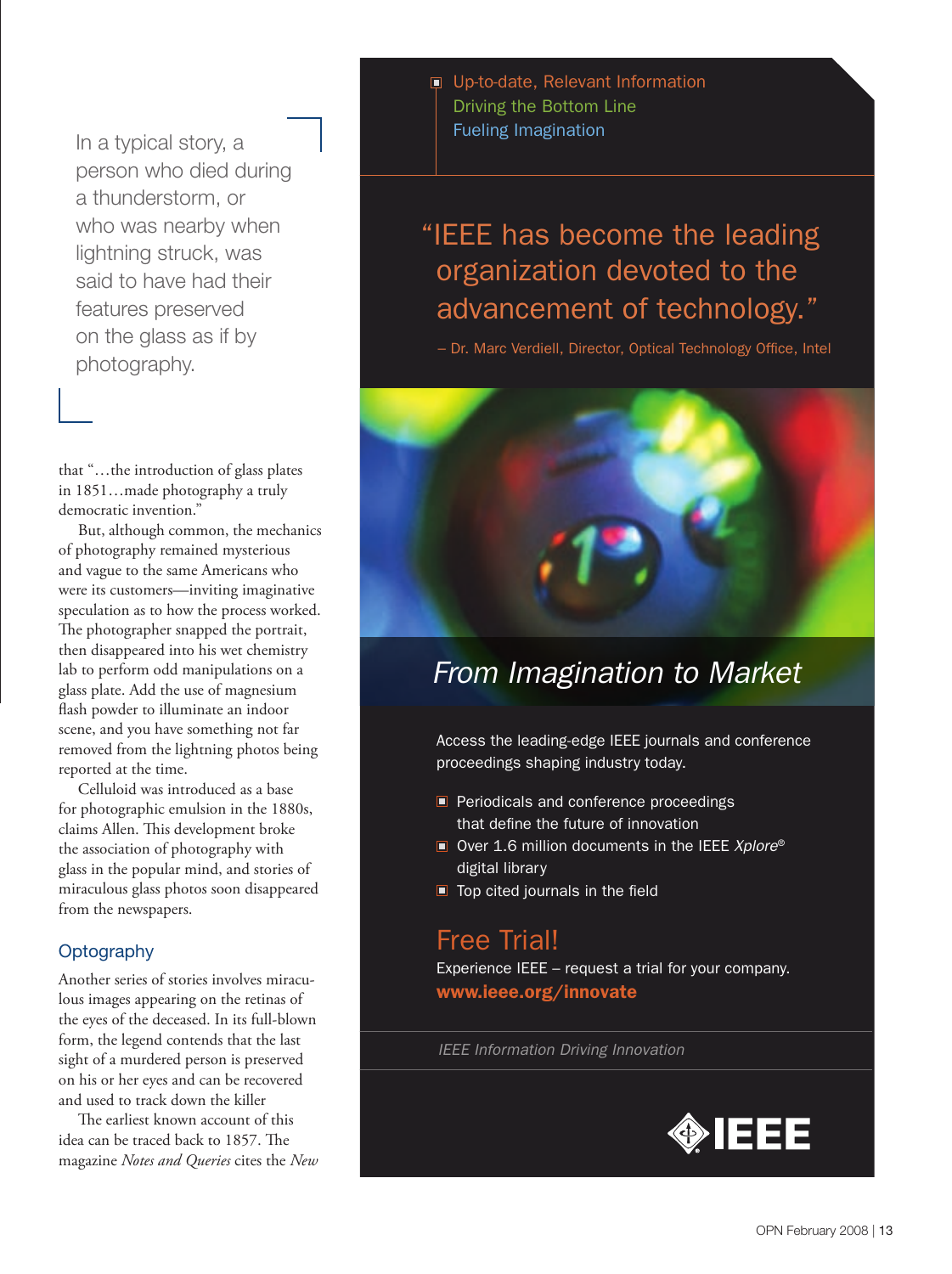#### OPTICS | LIGHT TOUCH

*York Observer*, which, in turn, reports from an undisclosed English newspaper:

"…that the last image formed on the retina of the eye of a dying person remains impressed upon it as on a daguerreotype plate. Thus, it was alleged that if the last object seen by a murdered person was his murderer, the portrait drawn upon the eye would remain a fearful witness in death to detect the guilt, and lead to his conviction."

The mechanics of vision have been understood since Johannes Kepler in the 17<sup>th</sup> century. Christoph Scheiner was able to verify Kepler's theory of imaging upon the retina by dissecting cow eyes. Researcher Arthur Evans notes that these reports follow Helmholtz's 1850 invention of the ophthalmoscope, which allowed direct inspection of the retina.

A French report from 1863 claims that an English photographer was able to obtain a photograph from the eye of a steer shortly after its death, and the image showed "details of the cobblestone floor of the slaughterhouse." The idea was so common that Villiers de l'Isle-Adam used it in his 1867 short story "Claire Lenoir." The story first recounts as fact that the eyes of animals recently killed retain images of their place of death, then goes on to describe a case in which such an image is retained in a human eye.

All of this, despite the assurances of accuracy, was utterly without any real scientific backing. That was to change in 1876, when Franz Boll at the University of Rome isolated the biological pigment associated with sight, which he called visual red, but which soon came to be called visual purple or rhodopsin. His colleague in Heidelburg, Wilhelm Friedrich Künhe, soon absorbed himself in the study of rhodopsin, and he actually performed experiments like those that had been described in the press.

He allowed the eyes of an albino rabbit to dark-adapt (ensuring a large stock of rhodopsin) and then permitted an exposure of several minutes of a scene of a barred window. He then executed the



rabbit, rapidly removed and dissected the eyes and "developed" the retina in a solution of alum. The result was a biological photograph that showed the clear image of window bars. Kühne called it an optograph, and proceeded to make more.

The legend contends that a murdered man's last sight is preserved on his retinas and can be recovered and used to track down the criminal who killed him.

This remarkable development lent credibility to the stories that were circulating about preserved retinal photos in the same way that laser had "validated" the science-fiction notion of the ray gun, as first suggested in H.G. Wells' *War of the Worlds*. Kühne provided a reason for people to believe that there was truth in the idea that one might catch a murderer through postmortem studies of retinas.

But there was still little basis for the belief that the retina of a murder victim would retain useful information about his or her assailant. The leap from rabbits to humans was a large one, and there was a vast difference between the careful preparation of Kühne's test animals and the case of haphazard human victims examined hours or days later.

There were, in fact, actual tests on humans. Kühne himself excised and treated the eyes of a criminal who had been guillotined. However, he obtained no discernible images from them. Furthermore, in 1869 the Society of Forensic Medicine in France asked Dr. Maxime Vernois to study the problem. His report, issued in December of that year and subsequently published, saw no utility in the practice of trying to preserve retinal images at all.

Nevertheless, the idea was too powerful not to be used in fiction. Rudyard Kipling writes about the images from a